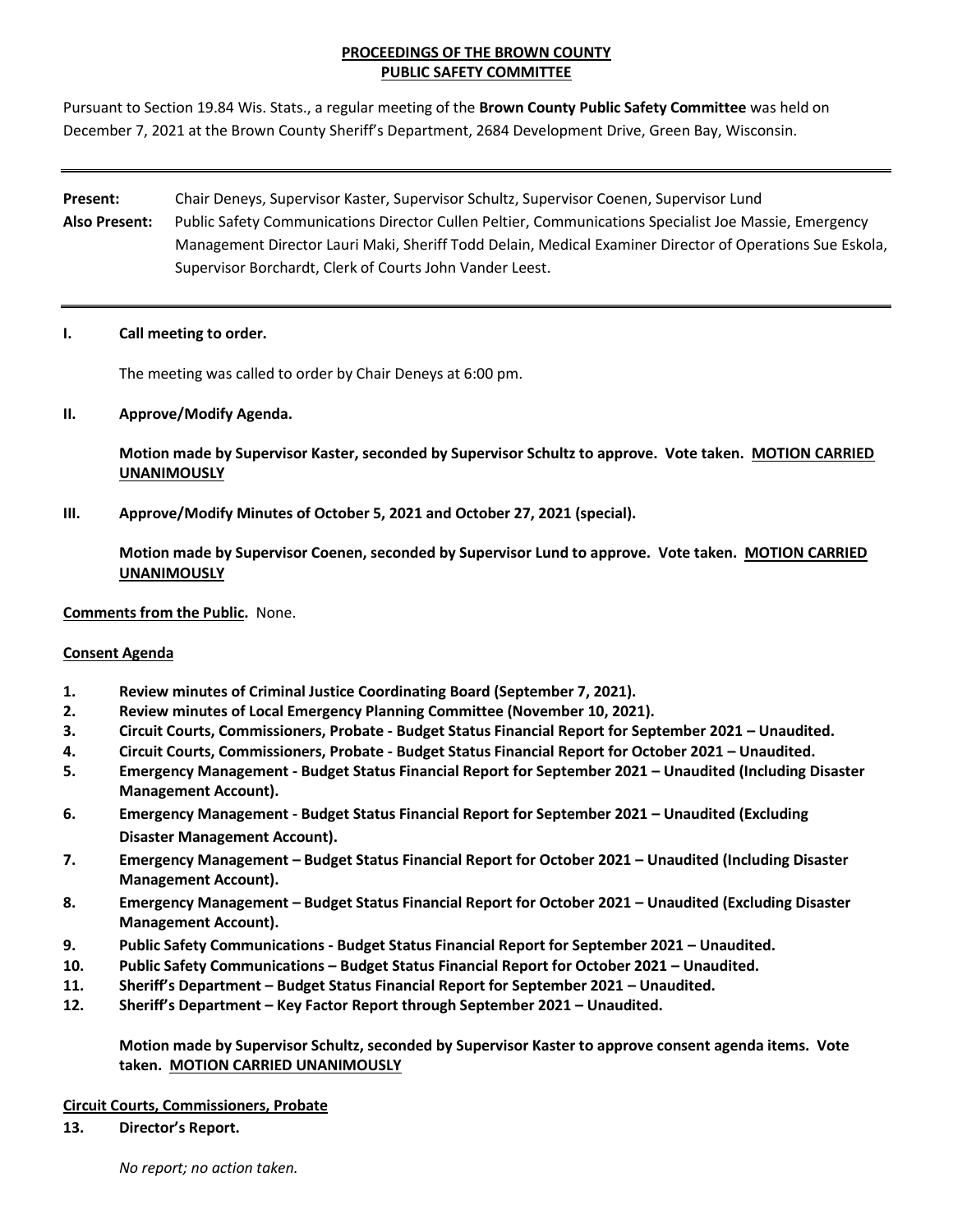## **Public Safety Communications**

## **14. Motorola Engineering Assessment for Re-Location of Public Safety Radio Tower.**

Director of Public Safety Communications Cullen Peltier referenced the Cofrin Tower Move Assessment contained in the agenda packet and, in particular, the Executive Summary which states that Motorola has carefully reviewed the options and due to a lack of line of sight for microwave backhaul options, building a tower at the PSCC is the best and only option. Peltier has been working with Land and Water Conservation and Public Works about a few options around the south side of the Jail off the sally port. Doing something in that area should reduce the cost of fiber runs, fill and the roadway. The budgetary estimate for this site is \$1.775 million dollars, but this does not include the access road, fiber run or fill, radio licensing or land acquisition expenses. The total project will likely come in at a \$2.2 - \$2.3 million dollars. Communications Specialist Joe Massie noted there will be cost savings because a lot of the equipment that is currently being used at Cofrin can be reused at the new site. They will also be picking up a generator for the new tower.

Deneys noted that the county has received a termination notice from UWGB stating the tower has to be gone from Cofrin by September 1, 2023 which means the county has to have something in place by then. In light of current supply chain issues, Deneys feels the county should plan on having the project done at least six months prior to September 1, 2023 which only gives us about a year to get this planned and built. Peltier said a good goal would be to have this done by Spring 2023. Deneys would like to see some of the ARPA funds rearranged to make them available in the next cycle to get this project going right after the beginning of the year to ensure it is done on time.

*No action taken.*

## **15. Director's Report.**

Peltier informed a major CAD upgrade is scheduled for December 14. This will likely take care of the majority of the larger issues and then they will be down to a handful of minor to moderate issues that are mainly user interface, user friendly issues versus functionality issues. At this time, the testing for the upgrade is looking favorable and it looks like they will be on the right track.

Peltier continued they will be starting the ARPA-funded 911 hardware update which will restart the system to basically a brand-new system without having to go through the hassle of new technology. He explained when the 911 system was put in, it was next gen capable, but it was tied to the company that received the contract for the statewide phone system. They have signed the contract and are starting to work on the buildout of the system, but there were some things that need to be done to be compliant and connect, and that will all be included in the hardware update. The County will also have to sign on to a participation agreement and once that is done the county will be on the statewide system which will make rolling calls over much easier than the way it is currently being done.

Peltier concluded by talking about staffing issues at the 911 Center. At this time they are down 9 employees. They have sent out 200 testing invites since October, but only 25 people actually took the test and only 3 passed. They interviewed those individuals, but one accepted a job elsewhere and one had poor references and did not pass the background check. An offer has been made to the third person and they are working on doing a sit-in. Peltier feels one of the problems with the test is that it takes about 3 hours to complete and people do not want to do that. He explained some of the things he has been doing to try to attract applicants and added that HR is also doing all they can, but they just are not getting successful candidates. Peltier noted he has looked at county websites for a number of counties and they are all looking for dispatchers, but Brown County is paying about \$4 – \$6 dollars less than other counties. He has made HR and administration aware of this as this is something we are going to have to look and and address in some way.

*No action taken.*

# **District Attorney**

**16. District Attorney's Report.** 

*No report; no action taken.*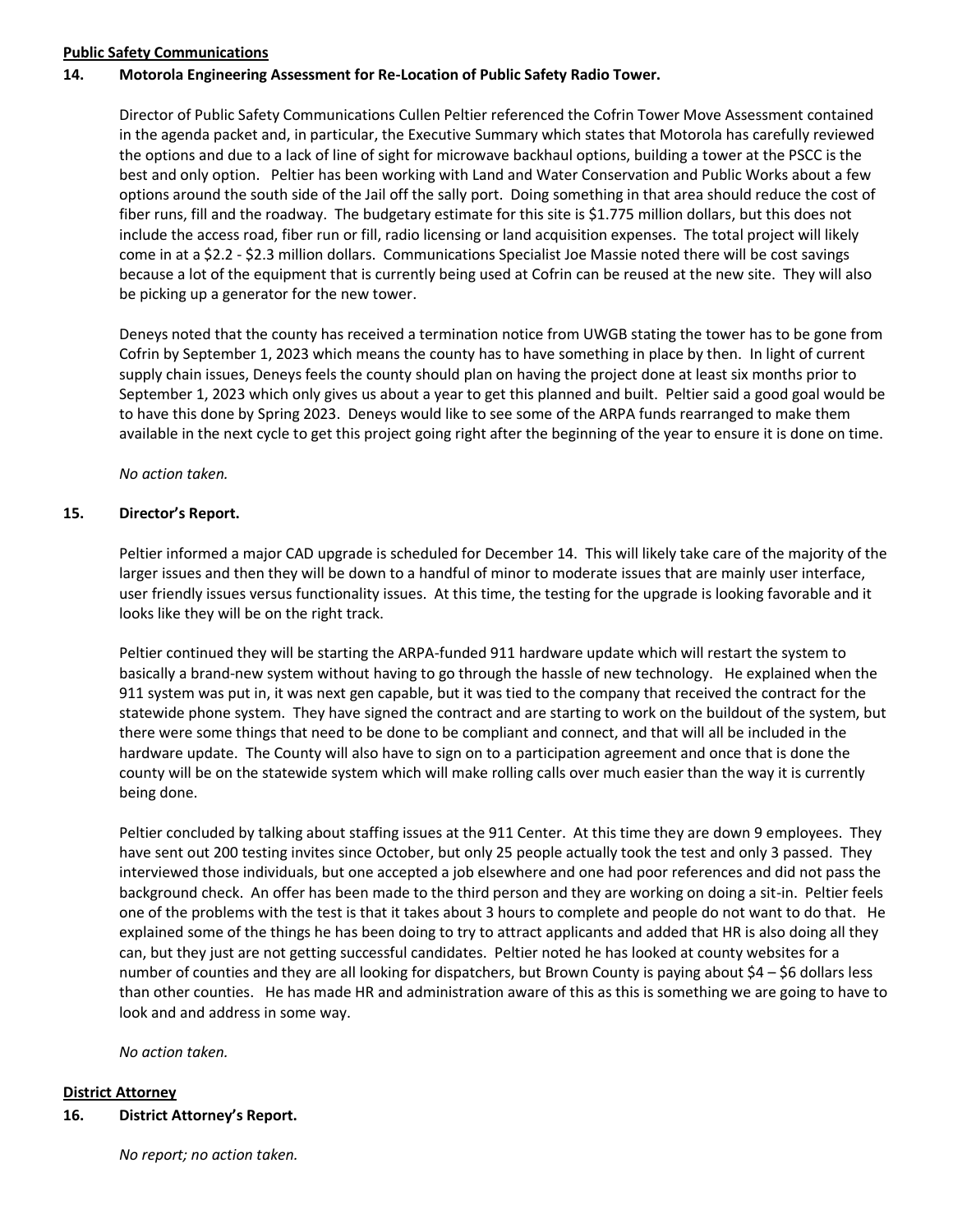#### **Medical Examiner**

#### **17. Medical Examiner's Report.**

Medical Examiner Director of Operations Sue Eskola introduced herself to the Committee. She provided an update on the new building and said the stainless-steel doors are still slated for installation in February. Staff moved into the administrative side of the building and this has been good for morale and things are going well.

Eskola continued that they have hired a doctor who is currently in his fellowship. The contract has been signed and is making its way through the Dane County committee and County Board. This doctor's fellowship will be complete in June and he should be able to start working in Brown County in July.

Regarding staffing, Eskola informed they are doing well with full-time staff but are struggling with LTEs. Four staff were hired at the end of summer and 3 of those 4 have left and the remining one has taken a full-time job which has reduced her availability in the ME's Office. Eskola talked to HR to see what could be done in terms of incentives for LTEs and they came up with holiday pay for LTEs who work holidays. She explained how this would work and that the fiscal impact would be very minimal. Nobody on the committee had an issue with the proposal.

*No action taken.* 

## **Clerk of Courts**

#### **18. Clerk of Courts Report.**

Clerk of Courts John Vander Leest informed end of year numbers look favorable with revenues up slightly and expenses down. He anticipates finishing the year about \$50,000 - \$75,000 to the good. SDC collections have been doing well since they started back up following the pandemic. Vander Leest also noted that SDC has been working on collecting restitution for crime victims and the amount coming in has almost doubled. He is happy that these victims are being made whole and noted that some cases go back 20 years.

Regarding staffing, there are a few vacancies in the office but Vander Leest noted they just hired someone with extensive experience working in the criminal justice system.

Vander Leest concluded by saying he would like to invite the Public Safety Committee to hold a meeting at the courthouse so they can see the operations and how the one point entry system is working. This is something that the Committee will look at in 2022.

*No action taken.* 

## **Emergency Management**

#### **19. Director's Report.**

Emergency Management Director Lauri Maki updated the Committee on activities in his department. The IPAWS agreement is still sitting at the state and once it is official Maki will work with Code Red to implement it into the system. The siren maintenance plan is continuing and Maki is also doing an inventory in the EOC to determine what supplies need to be backfilled with funds that remain for the year. He continued that he has been working with the hazmat team to submit the final paperwork for their computer and hazmat response equipment grant.

Maki continued that the Local Emergency Manager meeting was held recently and the National Weather Service did a presentation on the forecast for winter and spring which right now is warm and wet. Maki informed they intend to hold these meetings twice a year going forward. A brief discussion followed regarding flooding.

Internally in the EOC they are working on their Continuity of Operations plans to build up a buffer for significant situations to have some help. Now that Covid has slowed down, they have had some time to take some in depth looks at the department to determine where the gaps are and how to fill them.

Maki concluded by informing that FEMA wants to transition to an integrated preparedness plan and they want EM to start hashing out a 4 – 5 year preparedness schedule which Maki has started looking at.

*No action taken.*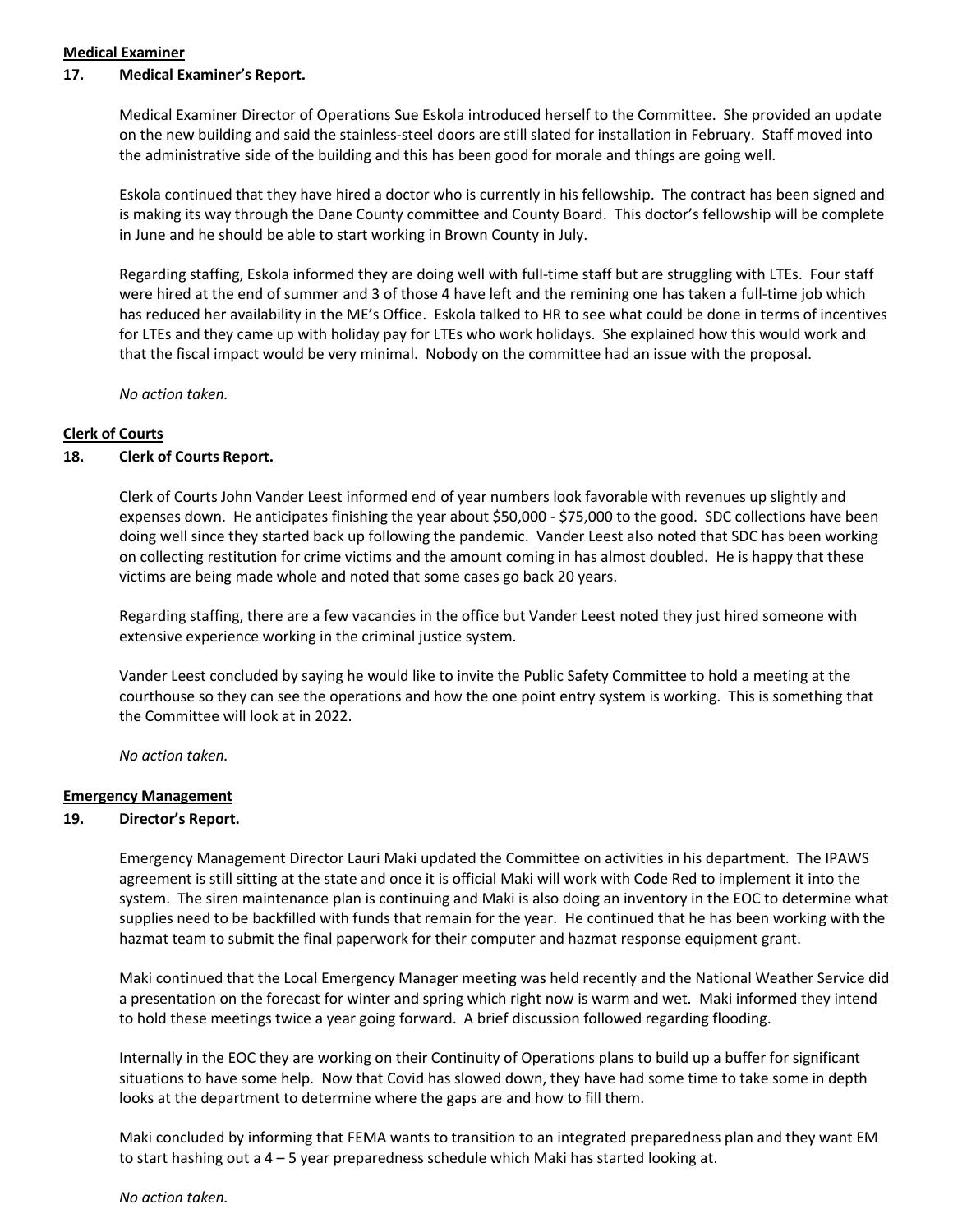# **Sheriff**

## **20. Update re: Jail Addition –** *Standing Item.*

Sheriff Todd Delain informed the new pod is open and functional and this standing item is no longer needed on the agenda.

*No action taken.*

#### **21. Sheriff's Report.**

Delain was happy to announce that an accountant, Donovan Miller, has been selected to replace Donn Hein who is retiring after 37 years with Brown County. Hein has spent a lot of time preparing for the new accountant and going over some of the budget process to make things easier when it is time to work on the 2023 budget.

Delain continued that WBAY did a story regarding jail staffing to bring the problems with staffing to light. He has brought up the issues with staffing Correctional Officers with the committee at every meeting this year and noted that as of today, they have had 39 COs retire or resign this year. They had to hire 7 additional officers to staff the new pod. So far in 2021, they have had to replace 46 COs out of 149. Twenty-five COs have been hired this year, which leaves the Jail 21 COs short. This has not been for lack of trying and Delain noted the Professional Standards Division has run 12 hiring processes so far this year and through that process they have interviewed 121 candidates and were able to hire 25. Running the Jail with these shortages has been very challenging and the COs deserve a lot of credit. The Jail is still following every Covid protocol they have put in place since the beginning of the pandemic.

Delain continued that in the next few weeks he will be looking at removing all inmates from the downtown facility as it is very inefficient to have staffing there and he needs the staff at Curry Lane. The current inmate population will allow that to happen, but there may have to be discussions in the future as to whether it makes sense to ship inmates to other counties because we do not have enough staff to run all the housing units. Paying overtime gets very expensive so that will be compared to the cost of shipping inmates to another county.

Supervisor Lund recalled that the county has approached the state several times about getting protective status for COs and asked if Delain feels having protective status would help in retaining staff. Delain feels having protective status would definitely help retain some of the more senior COs. Exit interviews are done and a lot of staff are leaving the county to work in the private sector where they can make just as much and often times more money than they are paid at the county and they do not have to worry about being hurt by inmates, following strict Covid processes, etc. Delain is concerned about burnout of the COs as well as burning out the field training officers and noted he just authorized more field training officers. Every field training officer is training every single day they work because of the rotation of new people.

Delain assured they will continue to work through this and continue to make adjustments so the Jail continues to operate in the same safe, respectful manner it always has. He will continue to work with the administration to come up with ways to incentivize employees to stay to try to stop the snowball effect that happens with so much turnover.

Lund feels the county is going to need to be innovative on what they can offer in terms of employment in light of the currently labor market. Delain agreed and noted they are not able to offer Jail staff the same things other employees are offered, such as working from home. County benefits versus benefits in the private sector were also discussed and one of the things that seems to be challenging is that young people do not want to work weekends or shift work.

Supervisor Coenen feels the county is going to need to look at revitalizing the employee structure to be more competitive with the private sector.

*No action taken.*

#### **Action Items**

**22. Public Safety Communications – Consideration and Possible Action Regarding Resolution Regarding Table of Organization Change for the Public Safety Communications Department – Telecommunication Operators.**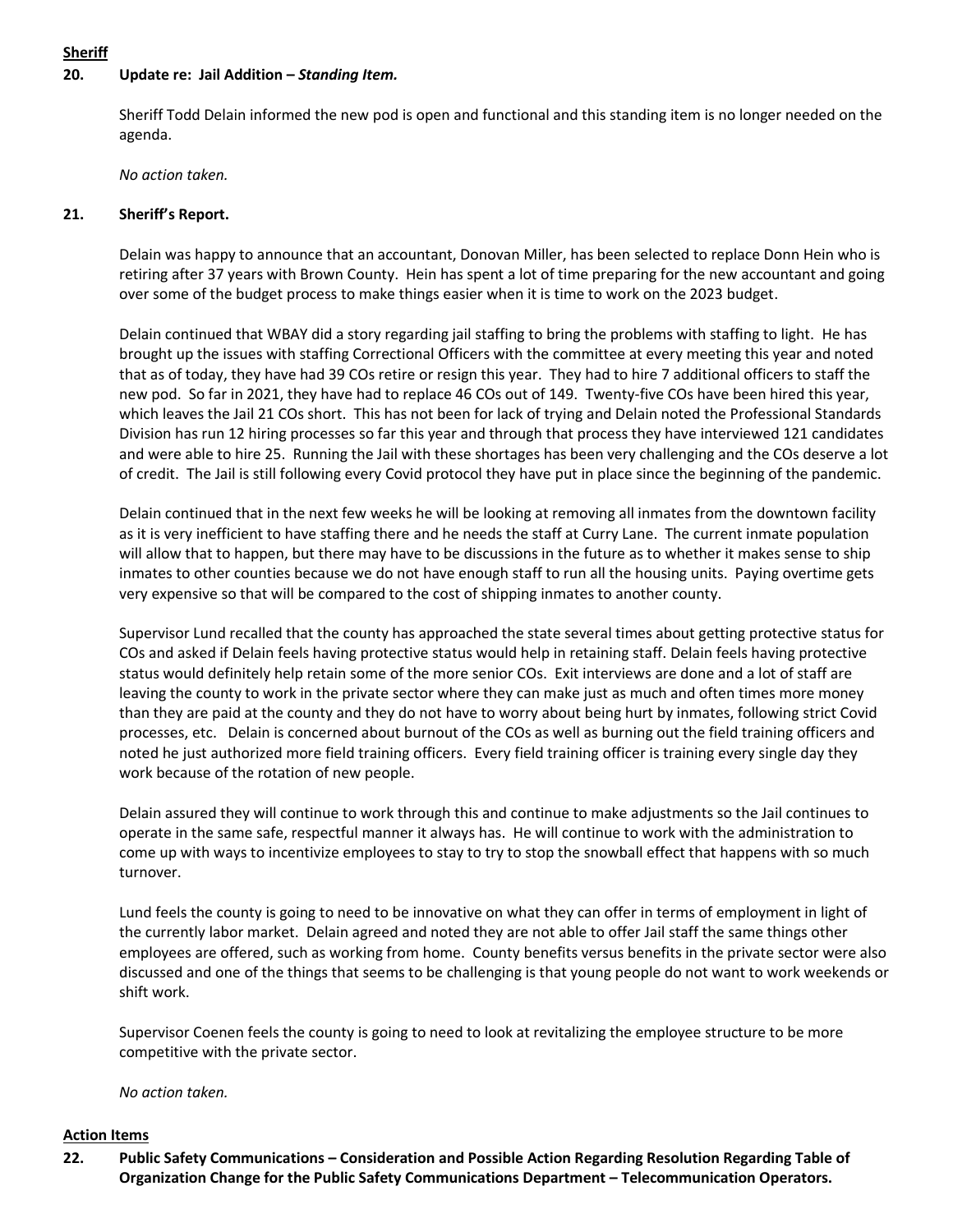**Motion made by Supervisor Lund, seconded by Supervisor Schultz to take suspend the rules to to take Items 22 through 32 together. Vote taken. MOTION CARRIED UNANIMOUSLY**

**Motion made by Supervisor Lund, seconded by Supervisor Schultz to approve Items 22 – 32. Vote taken. MOTION CARRIED UNANIMOUSLY**

**23. Sheriff's Department – Budget Adjustment Request (21-096): Any increase in expenses with an offsetting increase in revenue.** 

*See action at Item 22 above.* 

**24. Sheriff's Department - Budget Adjustment Request (22-001): Any increase in expenses with an offsetting increase in revenue.** 

*See action at Item 22 above.* 

**25. Sheriff's Department - Budget Adjustment Request (22-005): Any increase in expenses with an offsetting increase in revenue.** 

*See action at Item 22 above.* 

**26. Sheriff's Department – Budget Adjustment Request (22-006): Any increase in expenses with an offsetting increase in revenue.** 

*See action at Item 22 above.*

**27. Sheriff's Department – Budget Adjustment Request (22-007): Any increase in expenses with an offsetting increase in revenue.** 

*See action at Item 22 above.*

**28. Sheriff's Department – Budget Adjustment Request (22-008): Any increase in expenses with an offsetting increase in revenue.** 

*See action at Item 22 above.* 

**29. Sheriff's Department – Budget Adjustment Request (22-009): Any increase in expenses with an offsetting increase in revenue.** 

*See action at Item 22 above.*

**30. Sheriff's Department – Consideration and Possible Action Regarding Resolution Regarding Table of Organization Change for the Sheriff's Department – Patrol Officers.** 

*See action at Item 22 above.*

**31. Sheriff's Department – Consideration and Possible Action Regarding Resolution in Support of Participating in the 2022 County-Tribal Law Enforcement Grant.** 

*See action at Item 22 above.*

**32. Sheriff's Department – Consideration and Possible Action Regarding a Resolution Authorizing Entering Into Police Services Contracts with Various Municipalities.** 

*See action at Item 22 above.*

**Communications – None**